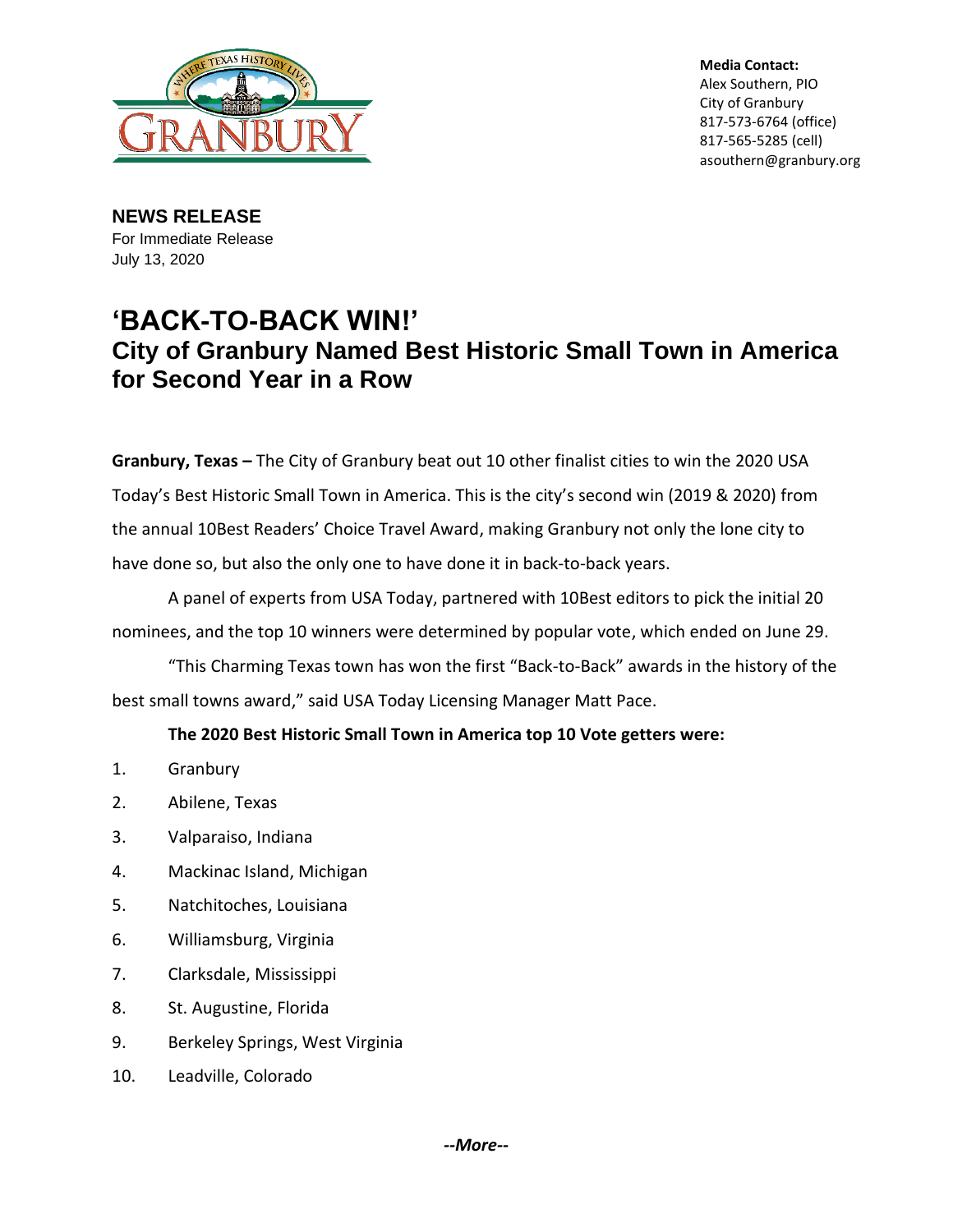## *--Continued--*

"We are going to be proud to display the 'Back-to-Back' badge," said Visit Granbury Director Tammy Dooley. "Granbury is known as a small-town rich in unique culture, deep in Texas history and filled with southern hospitality."

The 10Best competition committee stated that, "Someday, we'll all be ready to pack our suitcases again and head out on our next adventure. In the meantime, we'll keep supporting the places that inspire us. The USA has a rich and exciting history and visiting the places that most affected its history are so much more fun than reading about it. These top 10 nominees have big histories and small populations making them fun and affordable ways to dive into our nation's past."

**Media Contact:** Mary Lester,<mary@mplpr.com> or 214-490-3480; or Visit Granbury Director Tammy Dooley,<tdooley@granbury.org> or 817-573-5548. For all other information contact Granbury Public Information Officer Alex Southern at 817-573-6764 or [asouthern@granbury.org.](mailto:asouthern@granbury.org)